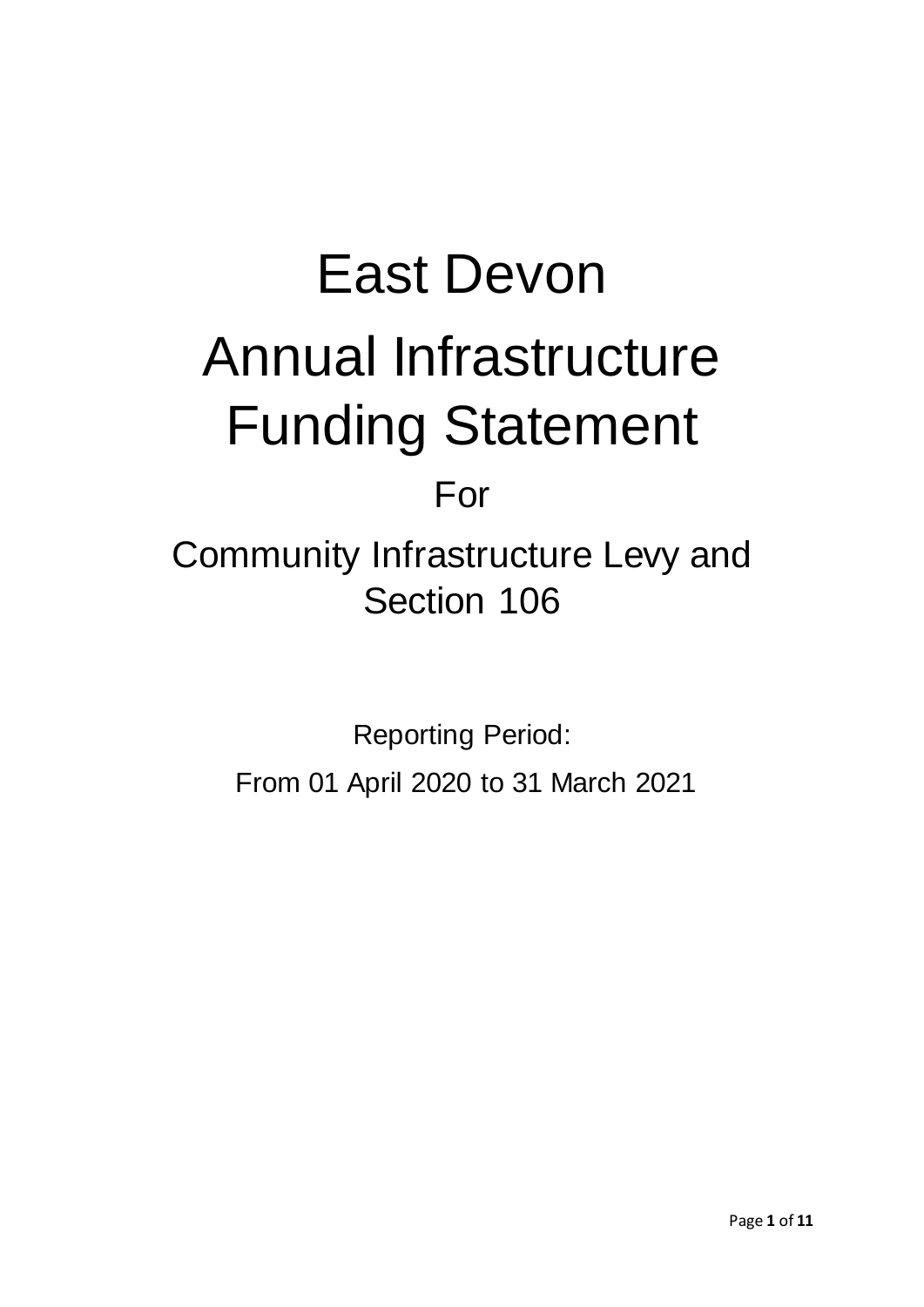### **Community Infrastructure Levy Matters**

### **Community Infrastructure Levy Regulations (2019 Amendment) Regulation 121A Schedule 2 Section 1**

a) The total value of demand notices issued in the reported period is £3,211,115.01. This value is of demand notices issued within the reported period that have not been suspended or superseded by new demand notices outside of the reported period.

Of total value the amount from Liability Notices (liable floorspace after any relief that has been granted) is £3,183,228.68. The total value is from surcharges imposed due to breaches of the Community Infrastructure Levy Regulations is £25,025.46 and the total value of the late payment interest accrued is £2,860.87.

- b) The total amount of CIL collected within the reported period totals £1,608,110.72.
- c) The amount of CIL collected prior to the reported period totals £4,986,674.52. Of this total the following amount was collected in Cash and as Land Transactions (including payments in kind and infrastructure payments) and the following amounts remain unallocated:

| $\vert$ Type        | <b>Received</b> | <b>Unallocated</b> |
|---------------------|-----------------|--------------------|
| ˈ Cash              | £4,986,674.52   | £1,554,417.90      |
| <b>Land Payment</b> | £0.00           | £0.00              |

- d) The total amount of CIL collected prior to the reported period allocated in the reported period in relation to cash received is £2,341,707.63 and in relation to land payments (including payments in kind and infrastructure payments) is £0.00.
- e) The total CIL expenditure recorded for the reported period is as follows:

| <b>Type</b>              | <b>Expenditure</b> |
|--------------------------|--------------------|
| <b>Admin CIL</b>         | £58,441.00         |
| <b>Neighbourhood CIL</b> | £420,345.80        |
| <b>CIL Land Payments</b> | £0.00              |
| <b>Other CIL Cash</b>    | £187,500.00        |
| <b>Total Value</b>       | £666,286.80        |

f) The total amount of CIL allocated and not spent during the reported period is as follows, this does not include allocations made within the reported year that have been fully spent:

| <b>Type</b>              | <b>Allocated</b> | <b>Spent</b> | <b>Remaining</b> |
|--------------------------|------------------|--------------|------------------|
| <b>Admin CIL</b>         | £123,050.76      | £58,441.00   | £64,609.76       |
| <b>Neighbourhood CIL</b> | N/A              | N/A          | N/A              |
| <b>CIL Land Payments</b> | £0.00            | £0.00        | £0.00            |
| <b>Other CIL Cash</b>    | £547,152.43      | £0.00        | £547,152.43      |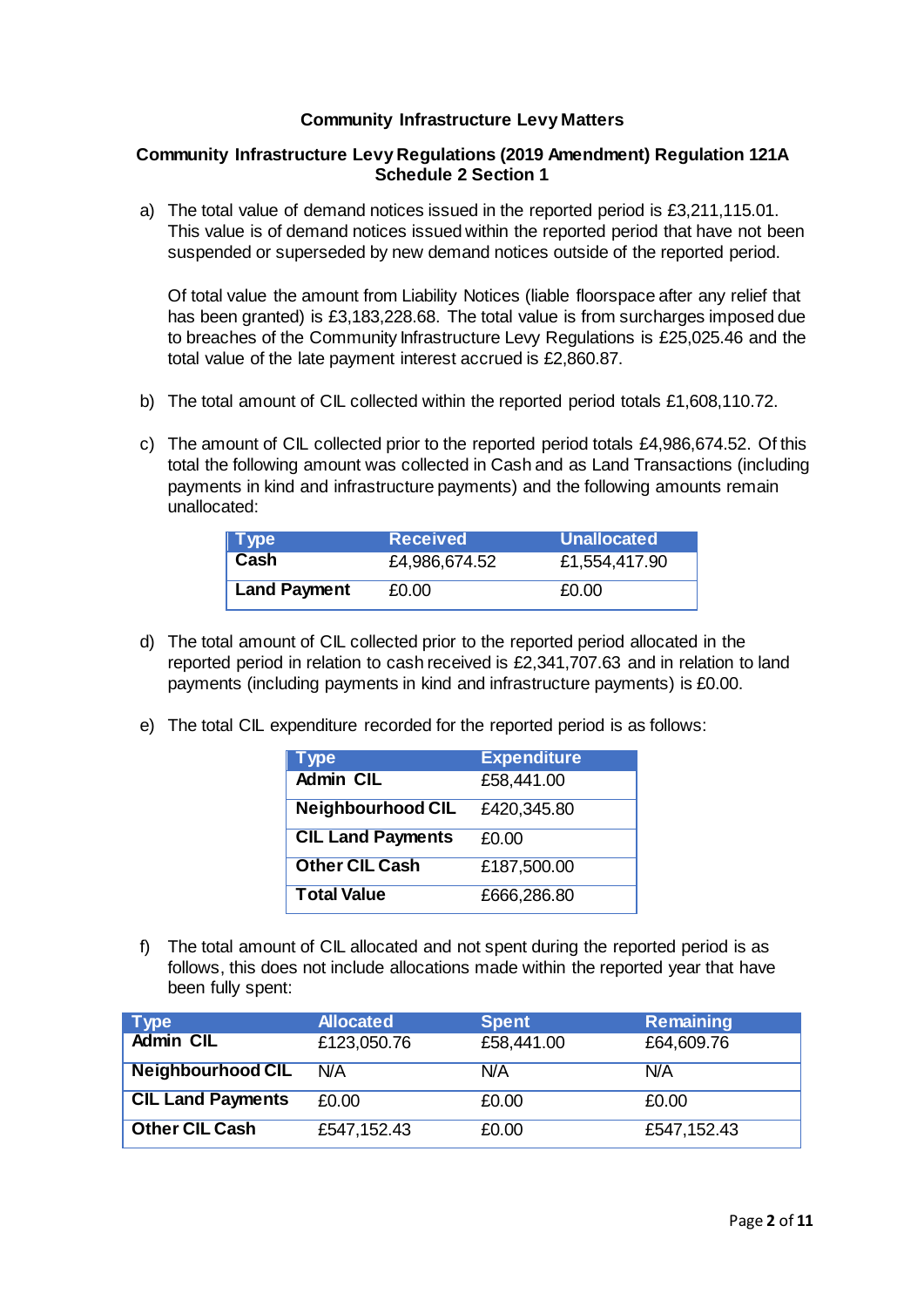g) i) The items of infrastructure on which CIL (including land payments) has been spent within the reported year, and the amount of CIL spent on each item is as follows:

| <b>Infrastructure</b>                                                  | <b>Date</b>   | <b>Amount</b> | <b>Description</b>                |
|------------------------------------------------------------------------|---------------|---------------|-----------------------------------|
| <b>CIL allocated</b><br>project Exmouth<br>Community<br><b>College</b> | 16 March 2021 | £187,500.00   | *Includes Third Party<br>spending |

ii) The amount of CIL spent on repaying money borrowed, including any interest, and details of the items of infrastructure which that money was used to provide (wholly or in part) is as follows:

| <b>Date</b> | Amount Used | Loan/Interest Infrastructure Funded |  |
|-------------|-------------|-------------------------------------|--|
|             |             |                                     |  |

iii) The amount of CIL collected towards administration expenses is £80,405.54.This was 5% of the total CIL receipts collected (£1,608,110.72) in the reported period.

East Devon has set a collection percentage of 5.00%. The percentage taken may differ due to Land payments (including payments in kind and infrastructure payments) not being allocated to administration expenses, Surcharges and Late Payment Interest not being split with Neighbourhood Areas.

The amount of CIL spent on administration expenses during the reported year was £58,441.00. This was 4% of the total CIL collected within the reported year.

h) Regarding CIL collected and allocated within the reported year that has not been spent, summary details of what has been allocated, is remaining to be spent and what it has been allocated towards is as follows:

| <b>Infrastructure</b>                                                        | <b>Amount</b><br><b>Allocated</b> | <b>Amount</b><br><b>Unspent</b> | <b>Allocation Dated</b> |
|------------------------------------------------------------------------------|-----------------------------------|---------------------------------|-------------------------|
| <b>CIL allocated project</b><br><b>Exmouth Dinan Way</b><br><b>Extension</b> | £400,000.00                       | £400,000.00                     | 28 July 2020            |
| <b>Habitat Mitigation</b><br>Joint Approach 19 20                            | £147,098.71                       | £147,098.71                     | 01 November 2020        |
| <b>Habitat Mitigation</b><br>Joint Approach 19 20                            | £53.72                            | £53.72                          | 01 November 2020        |

i) i) The total amount of CIL passed to a neighbourhood zone under Regulation 59A (collected on behalf of the neighbourhood zone in cash), cash collected and allocated towards Neighbourhood CIL, and 59B (cash provided by the Charging Authority to Neighbourhood Zones equivalent to what they would have received on a payment in kind), are as follows:

| <b>Zone</b>       | <b>Date</b>     | <b>Amount Passed</b> |
|-------------------|-----------------|----------------------|
| <b>All Saints</b> | 01 October 2020 | £13.90               |
| <b>Axminster</b>  | 01 April 2020   | £807.79              |
| <b>Axmouth</b>    | 01 April 2020   | £5,101.25            |
| Aylesbeare        | 01 April 2020   | £269.09              |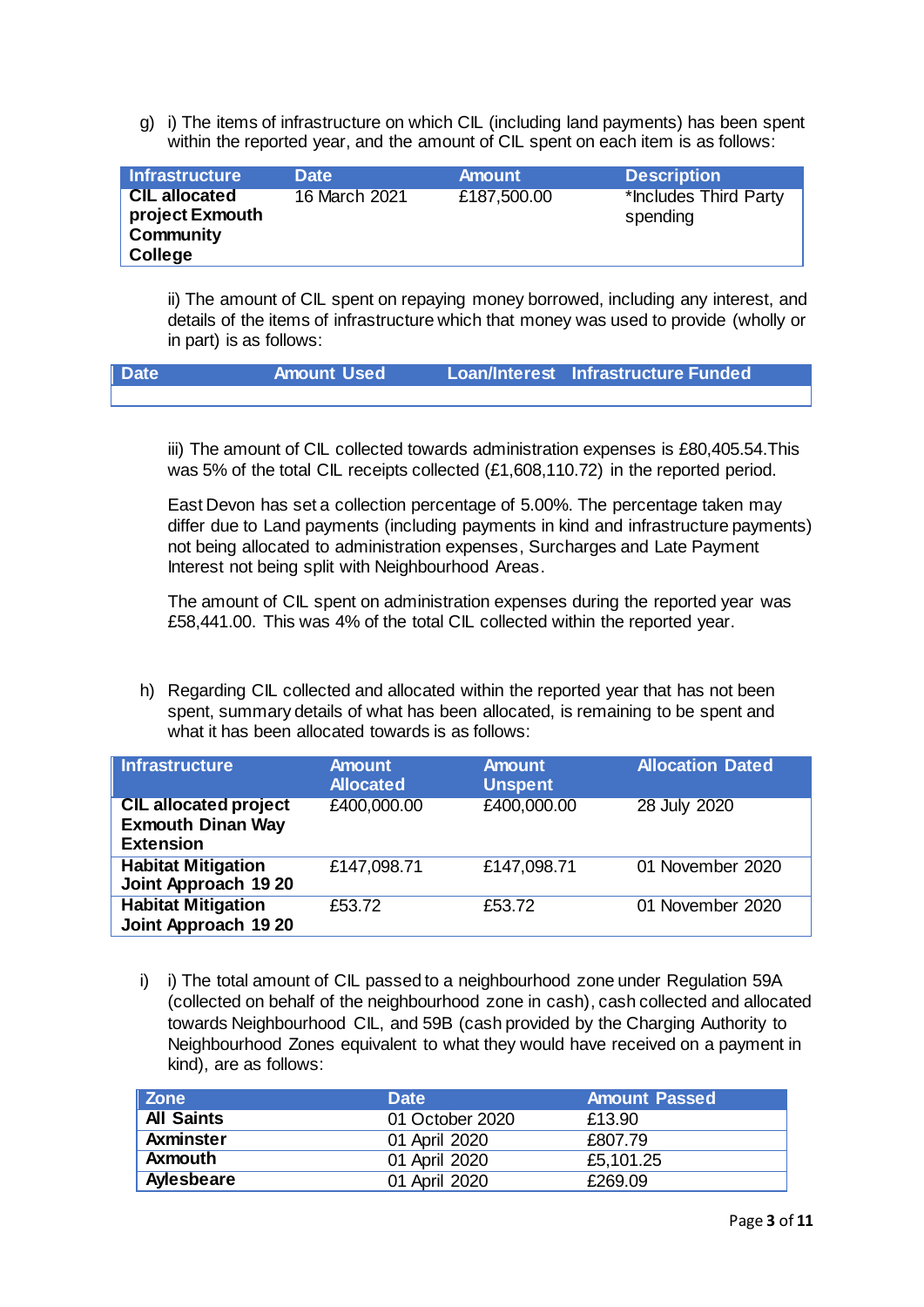| <b>Zone</b>                     | <b>Date</b>     | <b>Amount Passed</b>   |
|---------------------------------|-----------------|------------------------|
| <b>Aylesbeare</b>               | 01 October 2020 | $\overline{£1,022.55}$ |
| <b>Bishops Clyst</b>            | 01 April 2020   | £1,241.55              |
| <b>Bishops Clyst</b>            | 01 October 2020 | £1,258.75              |
| <b>Broadhembury</b>             | 01 April 2020   | £97.17                 |
| <b>Broadhembury</b>             | 01 October 2020 | £48.58                 |
| <b>Budleigh Salterton</b>       | 01 April 2020   | £31,682.65             |
| <b>Budleigh Salterton</b>       | 01 October 2020 | £5,819.76              |
| <b>Colyton</b>                  | 01 April 2020   | £781.39                |
| <b>Combe Raleigh</b>            | 01 April 2020   | £3,820.42              |
| <b>Cranbrook</b>                | 01 April 2020   | £3,316.93              |
| <b>Dalwood</b>                  | 01 April 2020   | £11.96                 |
| <b>Dalwood</b>                  | 01 October 2020 | £83.67                 |
| <b>East Budleigh and Bicton</b> | 01 April 2020   | £8,459.60              |
| <b>Exmouth</b>                  | 01 April 2020   | £190,728.40            |
| <b>Exmouth</b>                  | 01 October 2020 | £25,715.25             |
| <b>Gittisham</b>                | 01 April 2020   | £6,718.38              |
| <b>Gittisham</b>                | 01 October 2020 | £6,156.58              |
| <b>Hawkchurch</b>               | 01 April 2020   | £70.90                 |
| <b>Hawkchurch</b>               | 01 October 2020 | £212.71                |
| <b>Honiton</b>                  | 01 April 2020   | £1,420.67              |
| <b>Honiton</b>                  | 01 October 2020 | £6,018.96              |
| <b>Newton Poppleford</b>        | 01 April 2020   | £4,519.23              |
| <b>Newton Poppleford</b>        | 01 October 2020 | £7,112.94              |
| <b>Otterton</b>                 | 01 April 2020   | £110.42                |
| <b>Otterton</b>                 | 01 October 2020 | £110.41                |
| <b>Ottery St Mary</b>           | 01 April 2020   | £259.67                |
| <b>Payhembury</b>               | 01 April 2020   | £6,906.56              |
| <b>Rockbeare</b>                | 01 April 2020   | £4,993.57              |
| <b>Seaton</b>                   | 01 April 2020   | £800.73                |
| <b>Seaton</b>                   | 01 October 2020 | £976.62                |
| <b>Shute</b>                    | 01 October 2020 | £862.83                |
| <b>Sidmouth</b>                 | 01 April 2020   | £70,459.60             |
| <b>Sidmouth</b>                 | 01 October 2020 | £8,373.73              |
| <b>Uplyme</b>                   | 01 April 2020   | £979.15                |
| <b>Upton Pyne</b>               | 01 October 2020 | £3,479.16              |
| <b>West Hill</b>                | 01 April 2020   | £1,896.45              |
| <b>West Hill</b>                | 01 October 2020 | £3,096.54              |
| <b>Whimple</b>                  | 01 April 2020   | £484.50                |
| <b>Whimple</b>                  | 01 October 2020 | £484.49                |
| <b>Woodbury</b>                 | 01 April 2020   | £1,525.84              |
| <b>Woodbury</b>                 | 01 October 2020 | £2,034.50              |

The following amounts were allocated towards neighbourhood zones under Regulation 59B, cash provided by the Charging Authority to Neighbourhood Zones equivalent to what they would have received on a payment in kind, during the reported year:

| Zone <b>b</b> | <b>Amount</b> | <b>Date</b> | <b>Re-allocated from</b> |  |
|---------------|---------------|-------------|--------------------------|--|
|               |               |             |                          |  |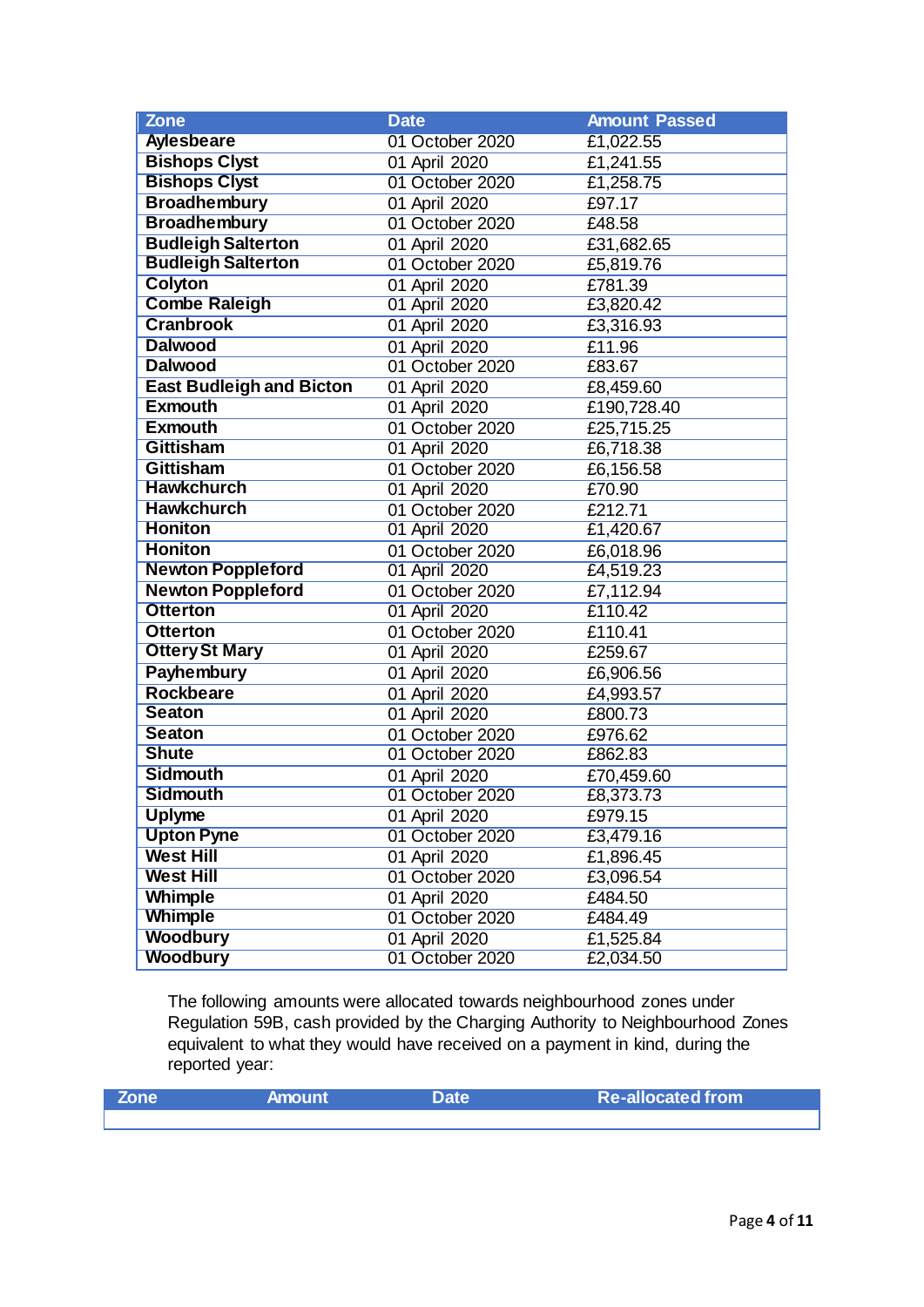ii) The following spends within the reported year have been passed to a third party to spend on the provision, improvement, replacement, operation or maintenance of infrastructure under Regulation 59(4):

| Infrastructure                                                  | <b>Amount</b> | <b>Date</b>   | <b>Spend Description</b> |
|-----------------------------------------------------------------|---------------|---------------|--------------------------|
| <b>CIL allocated</b><br>project Exmouth<br>Community<br>College | £187,500.00   | 16 March 2021 | 1 of $8$                 |

j) i) The total collected by East Devon for the reported year under Regulation 59E (CIL returned to the Charging Authority after 5 years if not spent) was £0.00 and under Regulation 59F, CIL collected and retained by the Charging Authority for areas that are not designated Neighbourhood Zones, was £0.00.

ii) The amount of CIL allocated during the reported year under Regulation 59E, CIL returned to the Charging Authority that had been passed to a Neighbourhood Zone and had not been applied to infrastructure after a 5 year period, during the reported year is as follows:

| <b>Infrastructure</b> | Neighbourhood<br><b>Zone</b> | <b>Amount</b> | <b>Date</b> |  |
|-----------------------|------------------------------|---------------|-------------|--|
|                       |                              |               |             |  |

The amount of CIL spent under Regulation 59E during the reported year is as follows:

**Infrastructure Amount Date Spend Description**

The amount of CIL allocated during the reported year under Regulation 59F during the reported year is as follows:

| <b>Infrastructure</b> | Neighbourhood Zone Amount | <b>Date</b> |  |
|-----------------------|---------------------------|-------------|--|
|                       |                           |             |  |

The amount of CIL spent under Regulation 59F during the reported year is as follows:

| Infrastructure | <b>Amount</b> | <b>Date</b> | <b>Spend Description</b> |
|----------------|---------------|-------------|--------------------------|
|                |               |             |                          |

k) i) The amount of CIL requested under Regulation 59E for the reported year is as follows per neighbourhood zone:

**Neighbourhood Zone Amount Requested**

ii) The amount of CIL still outstanding for recovery under Regulation 59E at the end of the reported year for all years is as follows for each neighbourhood zone:

**Neighbourhood Zone Amount Outstanding**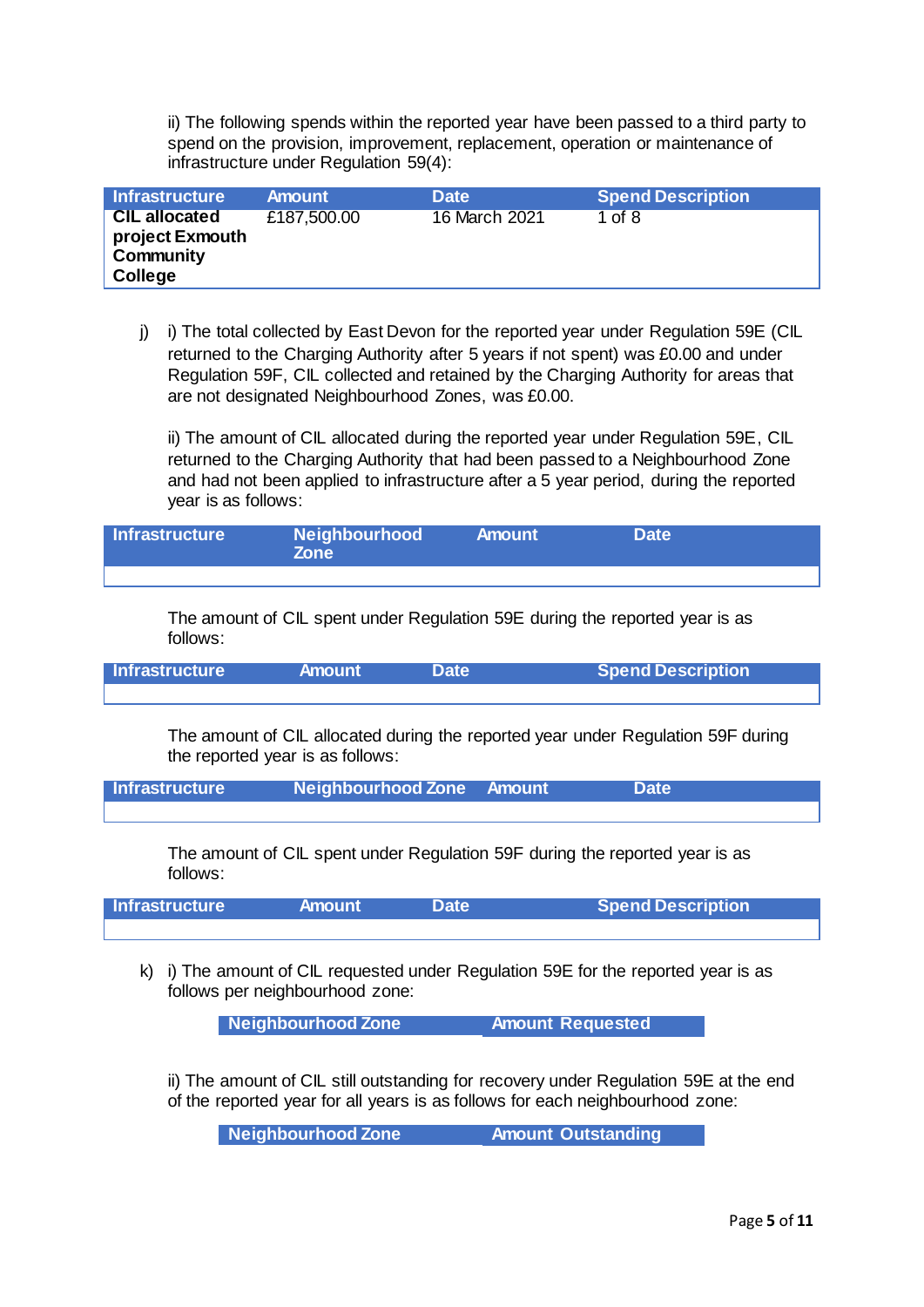l) i) The amount of CIL collected, not assigned for Neighbourhood CIL or CIL Administration, for the reported year and that had not been spent is £1,035,075.38.

ii) The amount of CIL collected, not assigned for Neighbourhood CIL or CIL Administration, from 01 September 2016 to the end of the reported year that has not been spent is £4,838,177.65.

iii) The amount CIL collected and that had not been spent under Regulations 59E and 59F during the reported year are as follows:

| $\blacksquare$ Type   | <b>Retained</b> |
|-----------------------|-----------------|
| <b>Regulation 59E</b> | £0.00           |
| <b>Regulation 59F</b> | £0.00           |

iv) The amount of CIL collected from 01 September 2016 to the end of the reported year under Regulations 59E and 59F that has not been spent is as follows:

| $\blacksquare$ Type   | <b>Retained</b> |
|-----------------------|-----------------|
| <b>Regulation 59E</b> | £0.00           |
| <b>Regulation 59F</b> | £0.00           |

#### Infrastructure list

The following is a list of infrastructure projects or types of infrastructure which the Council intends will be, or may be, wholly or partly funded by CIL:

- Education, including 420 place primary school at land north of Black Horse/Redhayes (Tithebarn Green/Mosshayne); additional secondary capacity serving the West End; and additional primary capacity serving Axminster (specifically at Axminster Community Primary School and St Mary's, Axminster)
- Exe Estuary habitat mitigation
- Pebblebed Heaths habitat mitigation
- Clyst Valley Regional Park
- Health care facilities
- Emergency service facilities
- Library facilities
- Community and Youth facilities
- Sports and leisure provision
- Open space/recreation provision
- Transport, including Clyst Valley Way; Cranbrook cycle link; Cranbrook to Exeter city centre bus priority; Axminster relief road; and Dinan Way extension, Exmouth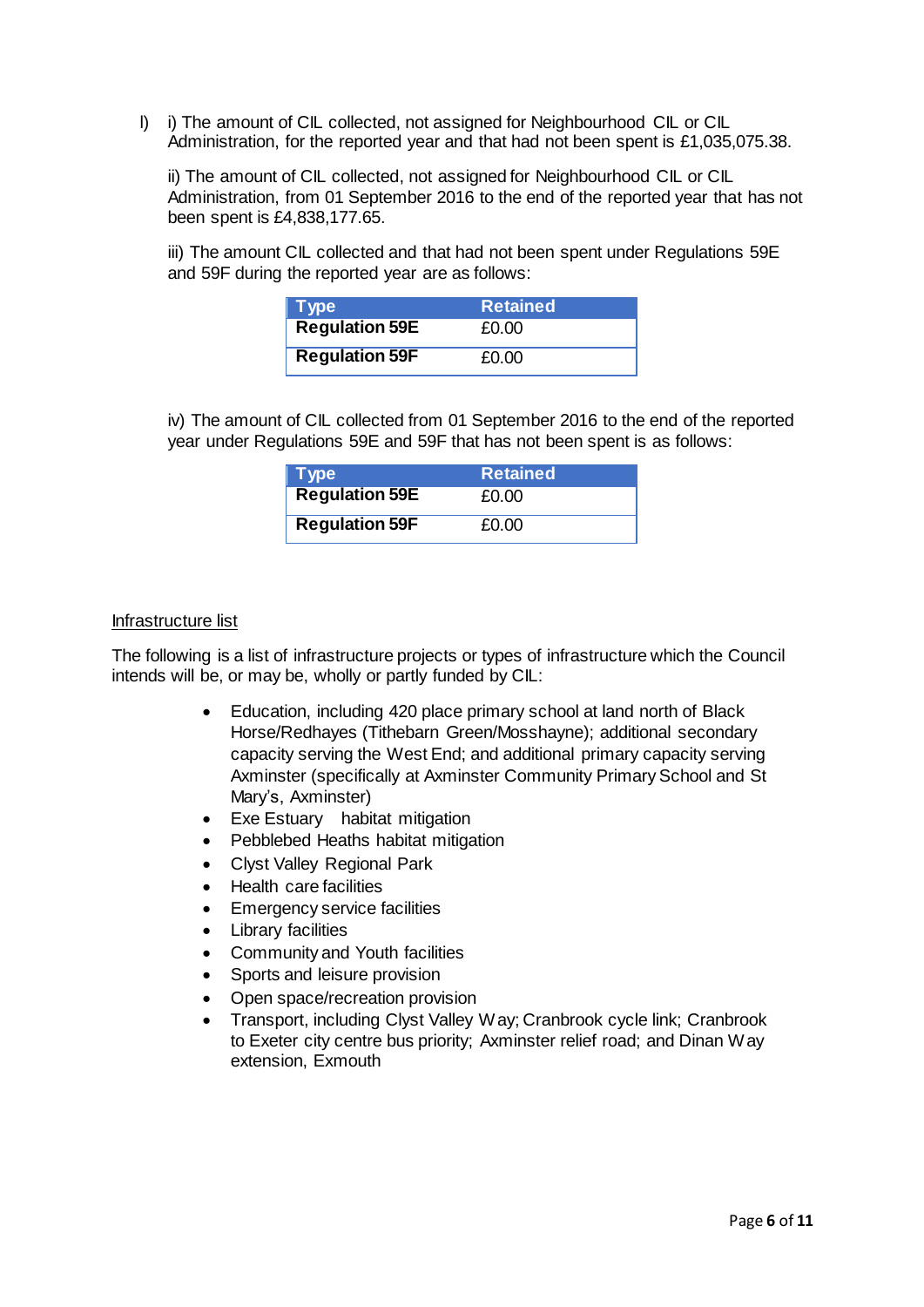# **Section 106 Matters**

#### **Community Infrastructure Levy Regulations (2019 Amendment) Regulation 121A Schedule 2 Section 3**

- a)The total amount of money to be provided under any planning obligations which were entered during the reported year is £646,035.96. This figure does not consider indexation (inflation/deflation) that may be applied when the money becomes due and includes DCC elements.
- b)The total amount of money received from planning obligations during the reported year was £837,101.00.
- c)The total amount of money received prior to the reported year that has not been allocated is £0.00.
- d)During the reported year the following non-monetary contributions have been agreed under planning obligations:
	- i) The total number of affordable housing units to be provided is 54.
	- ii) The following education provisions have been agreed under S106 agreements:

**Education Type Number of school places** 

The following education provisions have been funded by offsite S106 and other funding sources allocated during the reported year: N/A

**Education Type Number of school places Funding Source**

Summary details of all non-monetary obligations agreed within the reported year are as follows:

| <b>Covenant Type/Service</b>                                 | <b>MHCLG Type</b>    | <b>Deed Signed</b> | <b>Planning Application</b> |
|--------------------------------------------------------------|----------------------|--------------------|-----------------------------|
| <b>Env - Bat Mitigation/S106</b><br><b>Monitoring</b>        | Green-infrastructure | 03/04/2020         | 18/1957/MOUT                |
| Overage/                                                     | Other                | 03/04/2020         | 18/1957/MOUT                |
| <b>Affordable</b>                                            | Affordable-housing   | 03/04/2020         | 18/1957/MOUT                |
| <b>Housing/Affordable Housing</b>                            |                      |                    |                             |
| <b>Affordable</b>                                            | Affordable-housing   | 03/06/2020         | 19/1337/FUL                 |
| <b>Housing/Affordable Housing</b>                            |                      |                    |                             |
| <b>Restriction of Land Use/</b>                              | Other                | 09/06/2020         | 19/2467/FUL                 |
| <b>Dwelling/Land Use</b>                                     | Other                | 01/09/2020         | 20/0228/FUL                 |
| <b>Restriction/</b>                                          |                      |                    |                             |
| <b>Affordable</b><br><b>Housing/Affordable Housing</b>       | Affordable-housing   | 08/09/2020         | 19/2674/FUL                 |
| <b>Wildlife Protection/S106</b><br><b>Monitoring</b>         | Green-infrastructure | 18/09/2020         | 18/2030/PDQ                 |
| <b>Business Units/ Travel</b><br><b>Packs/Overage/Man Co</b> | Other                | 29/05/2020         | 18/1850/MOUT                |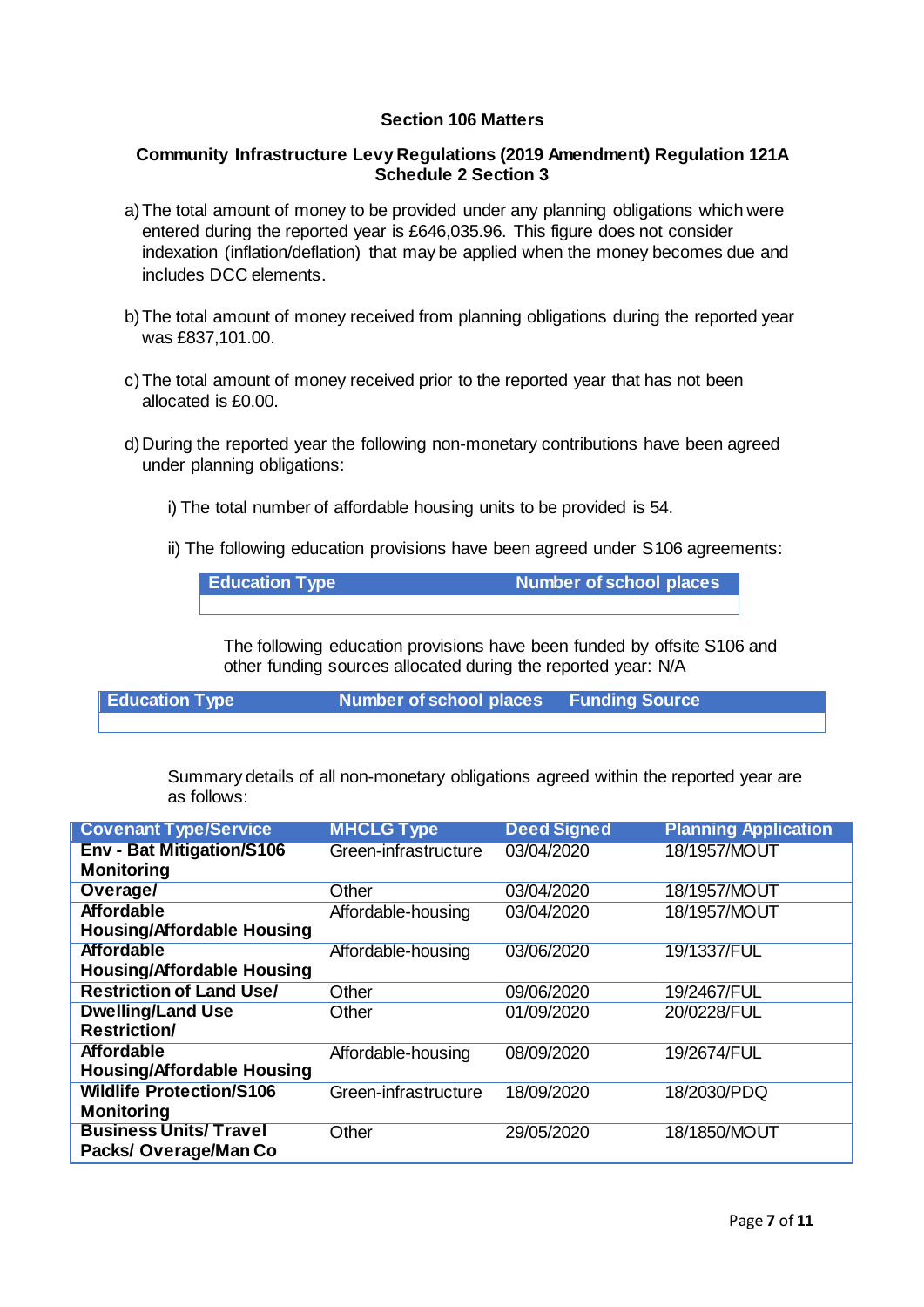| <b>Hab Regs General/Habitat</b><br><b>Regs</b>                | Green-infrastructure       | 29/05/2020 | 18/1850/MOUT |
|---------------------------------------------------------------|----------------------------|------------|--------------|
| <b>Open Space</b><br>Landscaping/Streetscene                  | Open-space-and-<br>leisure | 29/05/2020 | 18/1850/MOUT |
| <b>Affordable</b><br><b>Housing/Affordable Housing</b>        | Affordable-housing         | 29/05/2020 | 18/1850/MOUT |
| <b>Restriction of Land Use/</b>                               | Other                      | 20/10/2020 | 20/0614/FUL  |
| <b>Hab Regs General/Habitat</b><br><b>Regs</b>                | Green-infrastructure       | 15/09/2020 | 19/2334/FUL  |
| <b>Affordable</b><br><b>Housing/Affordable Housing</b>        | Affordable-housing         | 15/09/2020 | 19/2334/FUL  |
| <b>Affordable</b><br><b>Housing/Affordable Housing</b>        | Affordable-housing         | 19/05/2020 | 19/0995/MFUL |
| <b>Open Space</b><br>Landscaping/Streetscene                  | Open-space-and-<br>leisure | 19/05/2020 | 19/0995/MFUL |
| <b>Hab Regs General/Habitat</b><br><b>Regs</b>                | Green-infrastructure       | 19/05/2020 | 19/0995/MFUL |
| <b>District Heating/Man Co</b>                                | Other                      | 19/05/2020 | 19/0995/MFUL |
| <b>Affordable</b><br><b>Housing/Affordable Housing</b>        | Affordable-housing         | 18/12/2020 | 15/1291/MOUT |
| <b>Viability Appraisal//Man Co</b>                            | Other                      | 18/12/2020 | 15/1291/MOUT |
| <b>Bat Flyway Plan/Habitat</b><br><b>Regs</b>                 | Green-infrastructure       | 18/12/2020 | 15/1291/MOUT |
| <b>Affordable</b><br><b>Housing/Affordable Housing</b>        | Affordable-housing         | 21/08/2020 | 18/2797/MOUT |
| <b>Community Garden/Open</b><br>space                         | Open-space-and-<br>leisure | 21/08/2020 | 18/2797/MOUT |
| <b>District Heating/Deed of</b><br>release/Man Co/Travel Plan | Other                      | 21/08/2020 | 18/2797/MOUT |
| <b>Wildlife Protection/S106</b><br><b>Monitoring</b>          | Green-infrastructure       | 25/02/2021 | 20/2852/FUL  |
| <b>Affordable</b><br><b>Housing/Affordable Housing</b>        | Affordable-housing         | 19/03/2021 | 19/2757/FUL  |
| <b>Flood Prevention/EA-</b><br><b>Environment Agency</b>      | Green-infrastructure       | 19/03/2021 | 19/2757/FUL  |
| <b>Open Space</b><br>Landscaping/Streetscene                  | Open-space-and-<br>leisure | 19/03/2021 | 19/2757/FUL  |

- e)The total amount of money from planning obligations allocated towards infrastructure during the reported year was £761,484.91. Of this amount £2,759,009.02 was not spent during the reported year.
- f) The total amount of money from EDDC planning obligations spent during the reported year was £412,737.00. Of this amount £0.00 was spent by a third party on behalf of East Devon.
- g)The following items have had money allocated towards them during the reported year with unspent allocations:

| <b>Infrastructure</b> | <b>Allocated</b> | <b>Date Allocated</b> | <b>Unspent</b> |
|-----------------------|------------------|-----------------------|----------------|
| Affordable-housing    | £22,766.58       | Upon receipt          | £22,766.58     |
| Open-space-and-       | £564,792.94      | Upon receipt          | £558,091.93    |
| <b>leisure</b>        |                  |                       |                |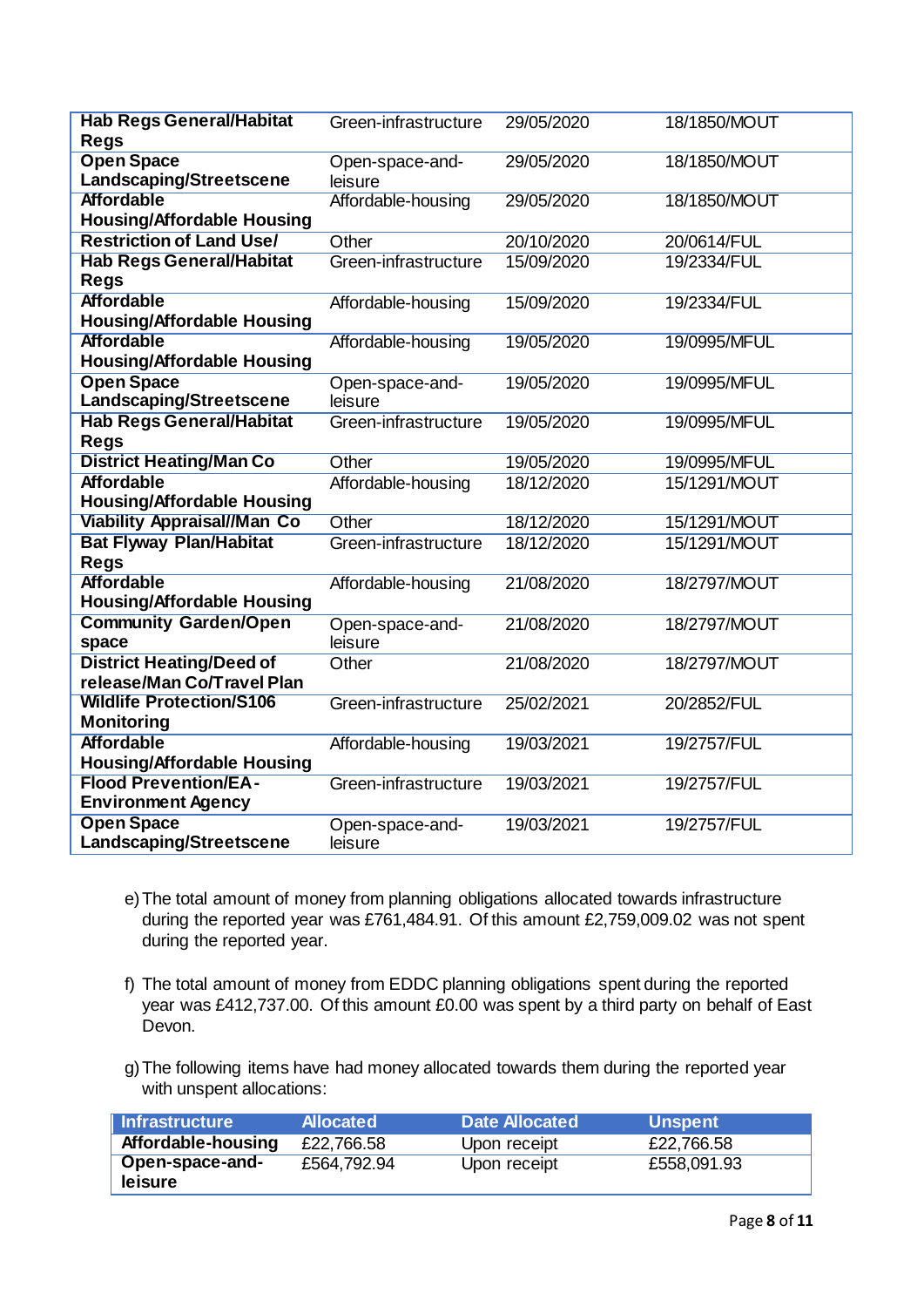| ∣ Infrastructure       | <b>Allocated</b> | Date Allocated | <b>Unspent</b> |
|------------------------|------------------|----------------|----------------|
| Green-                 | £158,854.66      | Upon receipt   | £158,854.66    |
| infrastructure         |                  |                |                |
| <b>Monitoring-fees</b> | £15,490.50       | Upon receipt   | £15,490.50     |

h) In relation to money which was spent by East Devon during the reported year:

i) The items of infrastructure that planning obligation money has been spent on and the amount spent are as follows:

| <b>Infrastructure</b>                                                               | <b>Spent</b> | <b>Date Spent</b>                       | <b>Spend Description</b>                |
|-------------------------------------------------------------------------------------|--------------|-----------------------------------------|-----------------------------------------|
| <b>East Budleigh</b>                                                                | £1,186.87    | 16 March 2021 to 08                     | Final invoice re                        |
| <b>Nature Trail</b>                                                                 |              | <b>June 2021</b>                        | nature trail                            |
| <b>Colaton Raleigh</b><br><b>Swings and</b><br><b>Seesaw</b>                        | £4,676.00    | 14 December 2020<br>to 24 June 2021     |                                         |
| <b>Sidmouth</b><br><b>Manstone Skate</b><br><b>Park Project</b>                     | £107,332.38  | 14 December 2020                        |                                         |
| <b>Seaton FC</b><br><b>Changing Rooms</b>                                           | £1,533.00    | 01 September<br>2019to 01 June<br>2020  |                                         |
| <b>Seaton &amp; Colyton</b><br><b>Medical Practice</b><br>expansion                 | £31,459.00   | 18 December 2019<br>to 06 August 2020   |                                         |
| <b>Axminster Outdoor</b><br><b>Bowling</b>                                          | £1,661.60    | 10 February 2020 to<br>14 December 2020 |                                         |
| <b>Newton Poppleford</b><br><b>Play Equipment</b><br><b>Turner Close</b><br>upgrade | £10,647.00   | 01 July 2020                            |                                         |
| <b>Clyst St Mary PC</b><br>play area and<br>football goals                          | £24,970.50   | 08 February 2021 to<br>24 August 2021   | Second invoice<br><b>Football Goals</b> |
| <b>Axminster Netball</b><br>lights posts and<br>gates                               | £7,000.00    | 08 February 2021                        |                                         |
| <b>Foxhills Play Area,</b><br><b>Axminster</b>                                      | £14,850.00   | 01 April 2020                           |                                         |
| <b>Clyst Honiton Play</b><br><b>Area and Trim Trail</b><br><b>Overhaul</b>          | £4,339.02    | 16 March 2021                           |                                         |
| <b>Exmouth Redgates</b><br><b>Play Area</b>                                         | £3,281.00    | 01 July 2020                            |                                         |
| <b>Budleigh Skate</b><br>Park                                                       | £35,000.00   | 01 April 2020                           |                                         |
| <b>Axmouth Swings</b>                                                               | £1,386.00    | 08 February 2021                        |                                         |
| <b>Habitat Mitigation</b>                                                           | £10,654.00   | 01 April 2020 - 31<br><b>March 2021</b> |                                         |

ii) The amount of planning obligation money spent on repaying money borrowed, including any interest, with details of the items of infrastructure which that money was used to provide are as follows: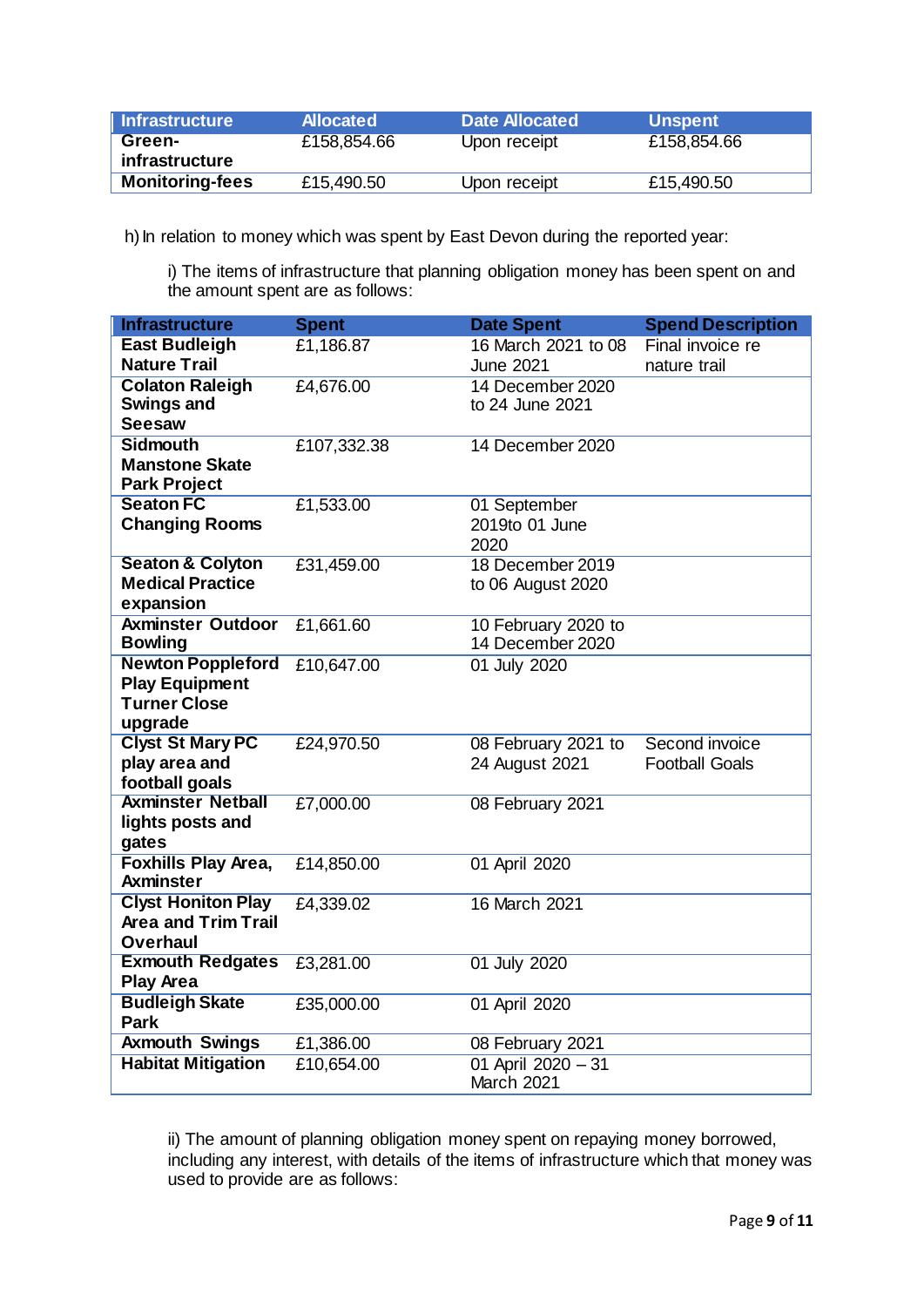| <b>Date</b> | <b>Amount Used</b> | ⊾Loan/Interest <sup>।</sup> | <b>Infrastructure Funded</b> |
|-------------|--------------------|-----------------------------|------------------------------|
|             |                    |                             |                              |

iii) The amount of planning obligation money spent in respect of administration of planning obligations and monitoring in relation to the delivery of planning obligations during the reported year was £59,082.00.

i) The total amount of money retained by EDDC at the end of the reported year is £4,953,727.50. Of this amount retained an amount of £0.00 has been retained for long term maintenance. Please see the below table for a breakdown of the retained maintenance amount.

| <b>Description</b>                               | <b>Amount</b> |
|--------------------------------------------------|---------------|
| <b>Total collected for long term maintenance</b> | £302,950.05   |
| <b>Total allocated towards maintenance</b>       | £302,950.05   |
| <b>Total spent on maintenance</b>                | <b>FN/A</b>   |